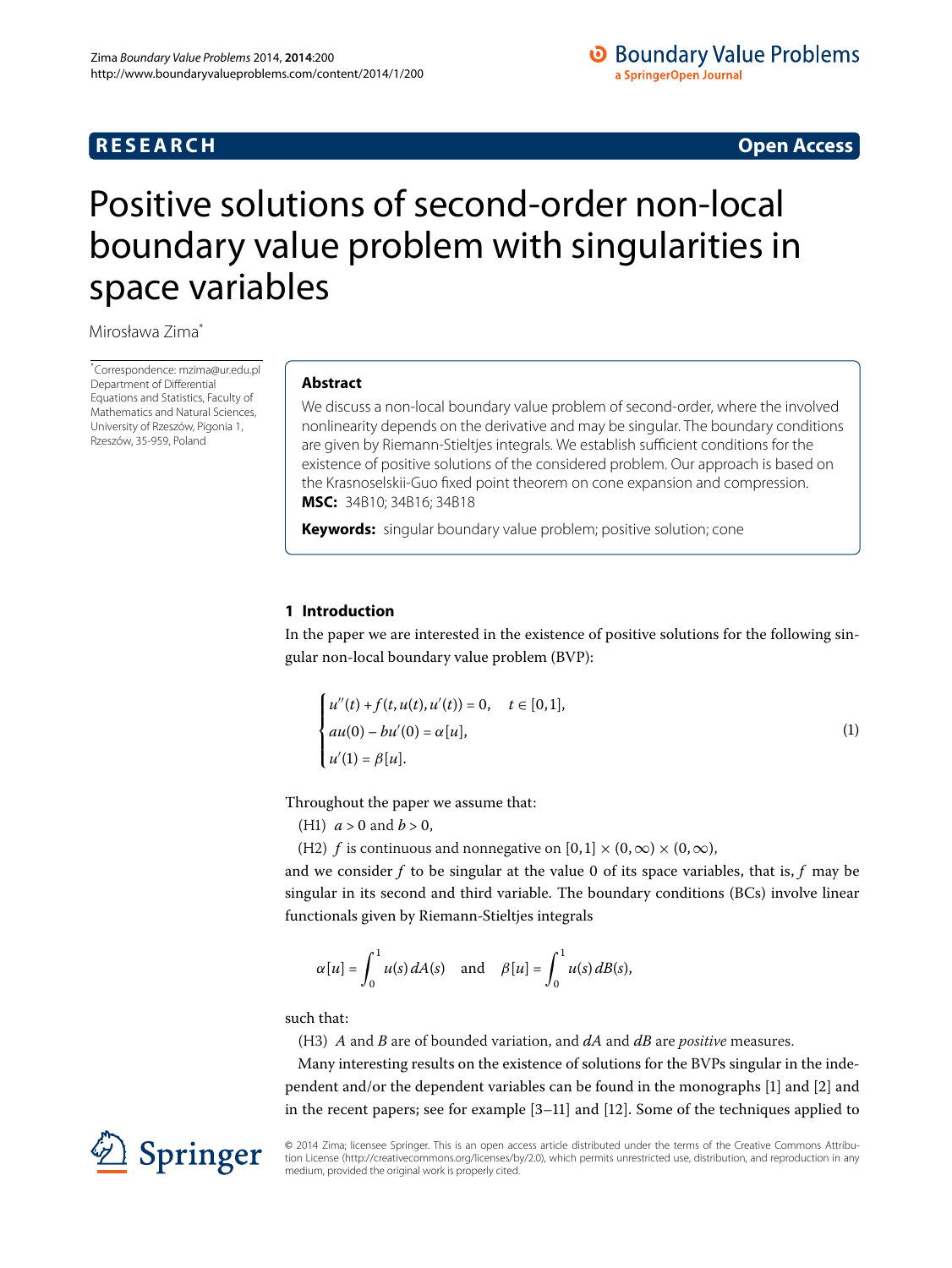the singular BVPs are based on the fixed point theorems in cones (see  $[3-6]$  $[3-6]$  and  $[12]$ ). For other methods, including Leray-Schauder alternative and *a priori* bounds, see for example  $[2, 7, 8, 10, 13]$  $[2, 7, 8, 10, 13]$  $[2, 7, 8, 10, 13]$  and the references therein.

We point out that both regular and singular BVPs under the BCs involving Riemann-Stieltjes integrals are extensively discussed objects. We refer the reader to  $[9, 11, 14, 15]$  $[9, 11, 14, 15]$  $[9, 11, 14, 15]$  $[9, 11, 14, 15]$ and [\[](#page-8-13)16] for some recent results on this topic.

A direct inspiration for studying (1[\)](#page-0-1) in the present paper were the problems considered in [4[\]](#page-8-15) and [5]. In [4], Yan, O'Regan and Agarwal dealt with the following *local* singular BVP:

<span id="page-1-0"></span>
$$
\begin{cases}\n u''(t) + f(t, u(t), u'(t)) = 0, & t \in (0, 1), \\
 au(0) - bu'(0) = 0, \\
 u'(1) = 0.\n\end{cases}
$$
\n(2)

They established the existence of multiple positive solutions using the fixed point index technique combined with the approximation of the singular BVP  $(2)$  $(2)$  by an appropriate sequence of regular BVPs. The nonlinearity  $f$  in (2[\)](#page-1-0) allowed to be singular in its second and third variable. In [\[](#page-8-15)5], Infante studied the following *non-local* singular BVP:

$$
\begin{cases}\n-u''(t) = g(t)f(t, u(t)), & t \in (0, 1), \\
u'(0) + \alpha[u] = 0, \\
\sigma u'(1) + u(\eta) = \beta[u], & \eta \in [0, 1],\n\end{cases}
$$

with *f* singular in its space variable. This time the fixed point index technique was employed together with the truncation method, that is, the singular nonlinear term *f* was extended to all of  $[0, 1] \times [0, \infty)$  $[0, 1] \times [0, \infty)$  $[0, 1] \times [0, \infty)$  $[0, 1] \times [0, \infty)$  (see also [17, 18]).

The aim of our paper is to establish sufficient conditions for the existence of positive solutions for [\(](#page-0-1)), that is, for the singular BVP with the *derivative dependence* and *non-local* boundary conditions. The main idea of our method is to restrict the singular nonlinear term *f* to an appropriately chosen subset  $[0,1] \times [\rho_1,\infty) \times [\rho_2,\infty)$  of  $[0,1] \times (0,\infty) \times$  $(0, \infty)$ . Then, following to some extent the approach developed by Webb and Infante in [19[\]](#page-8-18), we study the existence of fixed points of a perturbed Hammerstein integral operator of the form

<span id="page-1-2"></span><span id="page-1-1"></span>
$$
Fu(t) = \alpha[u]\gamma(t) + \beta[u]\delta(t) + \int_0^1 G(t,s)f(s,u(s),u'(s))\,ds,\tag{3}
$$

where  $G(t, s)$  is the Green's function of the problem

$$
\begin{cases}\n u''(t) = 0, & t \in [0,1], \\
 au(0) - bu'(0) = 0, \\
 u'(1) = 0,\n\end{cases}
$$
\n(4)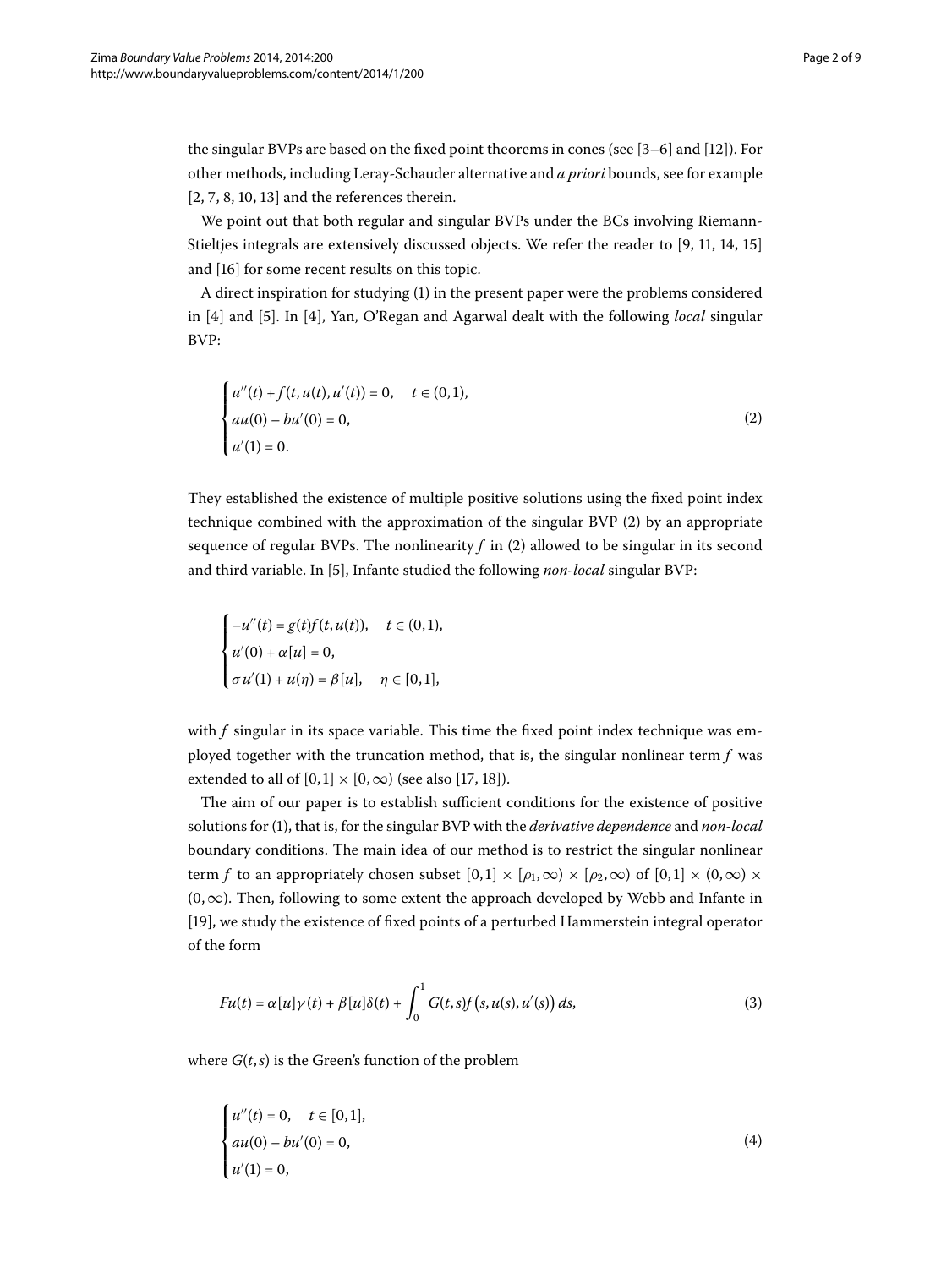and *γ* and *δ* are the unique solutions of

$$
\begin{cases}\nu''(t) = 0, & t \in [0,1], \\
au(0) - bu'(0) = 1, & \text{and} \\
u'(1) = 0, &\n\end{cases}\n\quad \text{and} \quad\n\begin{cases}\nu''(t) = 0, & t \in [0,1], \\
au(0) - bu'(0) = 0, \\
u'(1) = 1,\n\end{cases}
$$

respectively. Clearly,  $\gamma(t) = \frac{1}{a}$  and  $\delta(t) = t + \frac{b}{a}$ . Throughout the paper we work under as-sumption (see for example [19[\]](#page-8-18))

 $(H4)$   $(1 - \alpha[\gamma])(1 - \beta[\delta]) - \alpha[\delta]\beta[\gamma] \neq 0.$ This implies that (1) is non-resonant, that is, the following BVP:

$$
\begin{cases}\nu''(t) = 0, & t \in [0,1], \\
au(0) - bu'(0) = \alpha[u], \\
u'(1) = \beta[u],\n\end{cases}
$$

has only the trivial solution. In order to prove the existence of a fixed point of (3[\)](#page-1-1) we make use of the Krasnoselskii-Guo fixed point theorem on cone expansion and compression (see [20]). It is well known that the key step when one applies the Krasnoselskii-Guo result is to find a suitable cone. We would like to point out here that in our case the choice of a cone is determined not only by the properties of the Green's function of [\(](#page-1-2)4) as it can be frequently found in the literature. The technique we use essentially takes into account the upper bound of the term *f* on  $[0,1] \times [\rho_1, R] \times [\rho_2, R]$  with *R* being a suitable chosen positive constant. In this way we can deal with *f* singular in both its space variables.

#### **2 Preliminaries**

Let  $\rho_1, \rho_2 > 0$ . Denote by  $\widetilde{f}$  the restriction of f to  $[0, 1] \times [\rho_1, \infty) \times [\rho_2, \infty)$ . Clearly,  $\widetilde{f}$  is continuous and nonnegative on  $[0, 1] \times [\rho_1, \infty) \times [\rho_2, \infty)$  and if  $u_0$  is a positive solution of the following regular BVP:

<span id="page-2-0"></span>
$$
\begin{cases}\n u''(t) + \tilde{f}(t, u(t), u'(t)) = 0, & t \in [0, 1], \\
 au(0) - bu'(0) = \alpha[u], \\
 u'(1) = \beta[u],\n\end{cases}
$$
\n(5)

then  $u_0(t) \ge \rho_1 > 0$  $u_0(t) \ge \rho_1 > 0$  $u_0(t) \ge \rho_1 > 0$  and  $u'_0(t) \ge \rho_2 > 0$ , so  $u_0$  is a positive solution of (1).

In what follows we will employ the Green's function  $G$  of the homogeneous BVP  $(4)$ corresponding to (5[\)](#page-2-0). It is easy to check that, under (H1), *G* is given by the formula (see [4[\]](#page-8-14))

$$
G(t,s) = \frac{1}{a} \begin{cases} at + b, & 0 \le t \le s \le 1, \\ as + b, & 0 \le s \le t \le 1. \end{cases}
$$

Then

$$
G_t(t,s) = \begin{cases} 1, & 0 \le t < s \le 1, \\ 0, & 0 \le s < t \le 1, \end{cases}
$$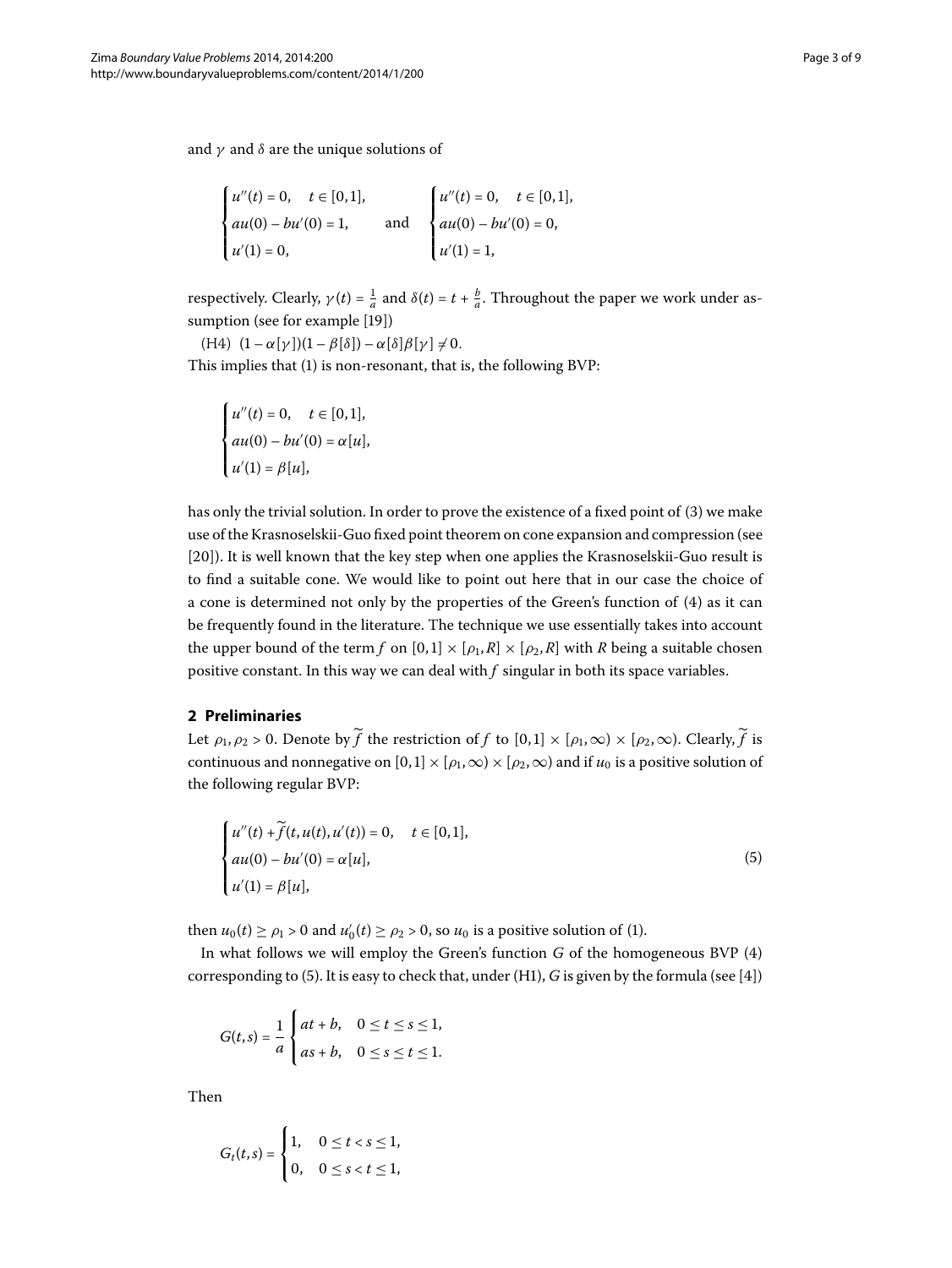and

<span id="page-3-3"></span>
$$
G(s,s) \ge G(t,s) \ge \frac{b}{a+b}G(s,s) > 0
$$
\n
$$
(6)
$$

for  $t, s \in [0, 1]$ . Now we recall some standard facts on cone theory in Banach spaces.

**Definition 1** A nonempty subset *P*,  $P \neq \{0\}$ , of a real Banach space *E* is called a cone if *P* is closed, convex and

- <span id="page-3-2"></span>(i)  $\lambda u \in P$  for all  $u \in P$  and  $\lambda \geq 0$ ,
- (ii) if  $u, -u \in P$ , then  $u = 0$ .

Our existence result on positive solutions for (5) is based on the following Krasnoselskii-Guo fixed point theorem on cone expansion and compression.

**Theorem 1** [20] Let P be a cone in a Banach space E and let  $\Omega_1$ ,  $\Omega_2$  be open bounded  $subsets$  of  $E$  with  $0 \in \Omega_1$  and  $\Omega_1 \subset \Omega_2$ . If  $F : P \cap (\Omega_2 \setminus \Omega_1) \to P$  is a completely continuous *operator such that either*

 $1^\circ$  ||Fu|| ≤ ||u|| for every  $u \in P \cap \partial \Omega_1$  and  $||Fu|| \ge ||u||$  for every  $u \in P \cap \partial \Omega_2$  or  $2^{\circ}$  ||Fu||  $\leq$  ||u|| for every  $u \in P \cap \partial \Omega_2$  and  $||Fu|| \geq ||u||$  for every  $u \in P \cap \partial \Omega_1$ ,

*then F has a fixed point in*  $P \cap (\Omega_2 \setminus \Omega_1)$ .

#### **3 Existence result for the regular BVP**

In this section we state a result for the existence of a positive solution of  $(5)$ . For positive numbers *r* and *R* we set

<span id="page-3-1"></span><span id="page-3-0"></span>
$$
M_R := \max\{\tilde{f}(t, u, v) : (t, u, v) \in [0, 1] \times [\rho_1, R] \times [\rho_2, R]\}\tag{7}
$$

and

<span id="page-3-4"></span>
$$
c := \frac{\frac{b}{a+b} \min\{1, \frac{b}{a}\} r \int_0^1 dB(s)}{\frac{1}{a} R \int_0^1 dA(s) + (\frac{1}{2} + \frac{b}{a}) M_R + \frac{b}{a} \min\{1, \frac{b}{a}\} r \int_0^1 dB(s)}.
$$
(8)

Observe that  $(H1)$ ,  $(H2)$ , and  $(H3)$  imply

$$
0 < c < \frac{a}{a+b}.\tag{9}
$$

In addition to (H1)-(H4), we make the following assumptions on the function  $\widetilde{f}$ , the functionals *α* and *β*, and the coefficients *a* and *b* that appear in (5[\)](#page-2-0).

We assume there exist  $0 < r < R$  and  $M, m > 0$  such that:

(H5)  $\frac{b}{a+b} \min\{1, \frac{b}{a}\}r \ge \rho_1$  and  $c \min\{1, \frac{b}{a}\}r \ge \rho_2$ .  $f(H_0) \tilde{f}(t, u, v) \le RM \text{ for } (t, u, v) \in [0, 1] \times [R \frac{b}{a+b}, R] \times [Rc \min\{1, \frac{b}{a}\}, R].$  $(H7)$   $\frac{1}{a} \int_0^1 dA(s) + (1 + \frac{b}{a}) \int_0^1 dB(s) + M \max\{\frac{1}{2} + \frac{b}{a}, 1\} \leq 1.$  $(f(A8) \tilde{f}(t, u, v) \ge rm \text{ for } (t, u, v) \in [0, 1] \times [r \frac{b}{a+b}, r] \times [rc \min\{1, \frac{b}{a}\}, r].$  $(H9)$   $\frac{b}{a+b} \min\{1, \frac{b}{a}\}\left[\frac{1}{a}\int_0^1 dA(s) + (1+\frac{b}{a})\int_0^1 dB(s)\right] + \frac{3}{2}m \ge 1.$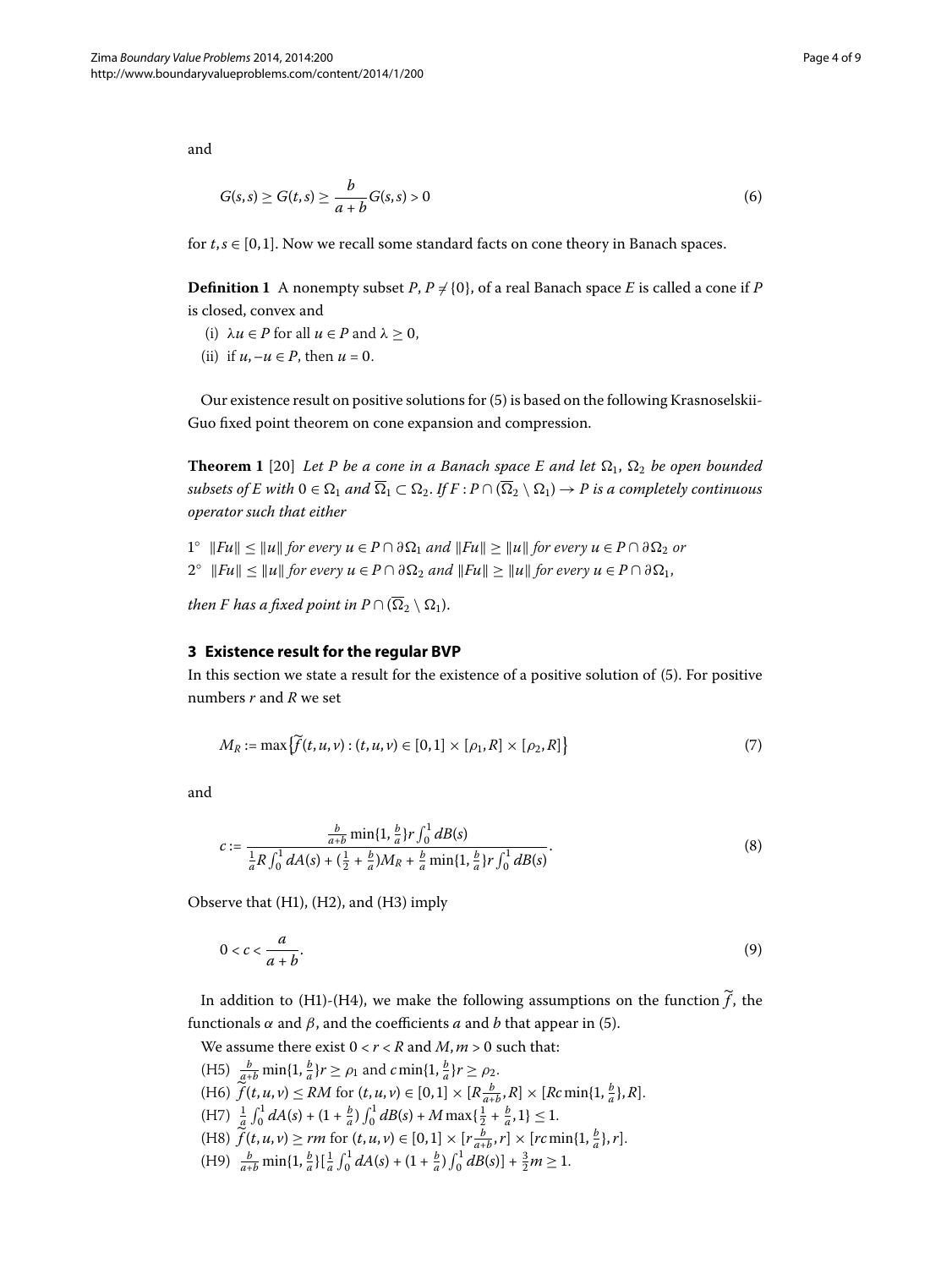<span id="page-4-1"></span>Theorem 2 Under the assumptions [\(](#page-2-0)H1)-(H9), the regular BVP (5) has a solution u, posi*tive on* [0,1], *with* 

$$
\frac{b}{a+b}\min\left\{1,\frac{b}{a}\right\}r\leq u(t)\leq R
$$

*and*

$$
c \min\left\{1, \frac{b}{a}\right\} r \leq u'(t) \leq R.
$$

*Proof* Let  $C^1[0,1]$  denote a Banach space of continuously differentiable functions with the norm

$$
||u|| = \max\{||u||_{\infty}, ||u'||_{\infty}\},\
$$

where

$$
||u||_{\infty} = \max\{|u(t)| : t \in [0,1]\}.
$$

Let

$$
P = \left\{ u \in C^1[0,1] : u(t) \geq \frac{b}{a+b} ||u||_{\infty}, u(0) \geq \frac{b}{a} ||u'||_{\infty}, \text{and } u'(t) \geq c ||u||_{\infty} \text{ on } [0,1] \right\}.
$$

Then *P* is a cone in  $C^1[0,1]$ . Observe that the constant *c* that appears in *P* involves the maximum  $M_R$  of  $\widetilde{f}$  on the set  $[0, 1] \times [\rho_1, R] \times [\rho_2, R]$  [\(](#page-3-1)see (7) and (8)). Moreover, if  $u \in P$ , then  $u$  is increasing on  $[0, 1]$  and

$$
u(t) \geq \frac{b}{a+b} ||u||_{\infty} \geq \frac{b}{a+b} u(0) \geq \frac{b^2}{a(a+b)} ||u'||_{\infty}.
$$

Hence

<span id="page-4-0"></span>
$$
u(t) \ge \max\left\{\frac{b}{a+b}||u||_{\infty}, \frac{b^2}{a(a+b)}||u'||_{\infty}\right\} \ge \frac{b}{a+b} \min\left\{1, \frac{b}{a}\right\} \max\left\{||u||_{\infty}, ||u'||_{\infty}\right\}
$$

$$
= \frac{b}{a+b} \min\left\{1, \frac{b}{a}\right\} ||u||. \tag{10}
$$

We also have

<span id="page-4-2"></span>
$$
u'(t) \ge c||u||_{\infty} \ge c\frac{b}{a}||u'||_{\infty}.
$$

Hence

$$
u'(t) \geq c \max\left\{ ||u||_{\infty}, \frac{b}{a} ||u'||_{\infty} \right\} \geq c \min\left\{ 1, \frac{b}{a} \right\} ||u||. \tag{11}
$$

Let

$$
\Omega_1 = \left\{ u \in C^1[0,1] : ||u|| < r \right\} \text{ and } \Omega_2 = \left\{ u \in C^1[0,1] : ||u|| < R \right\}.
$$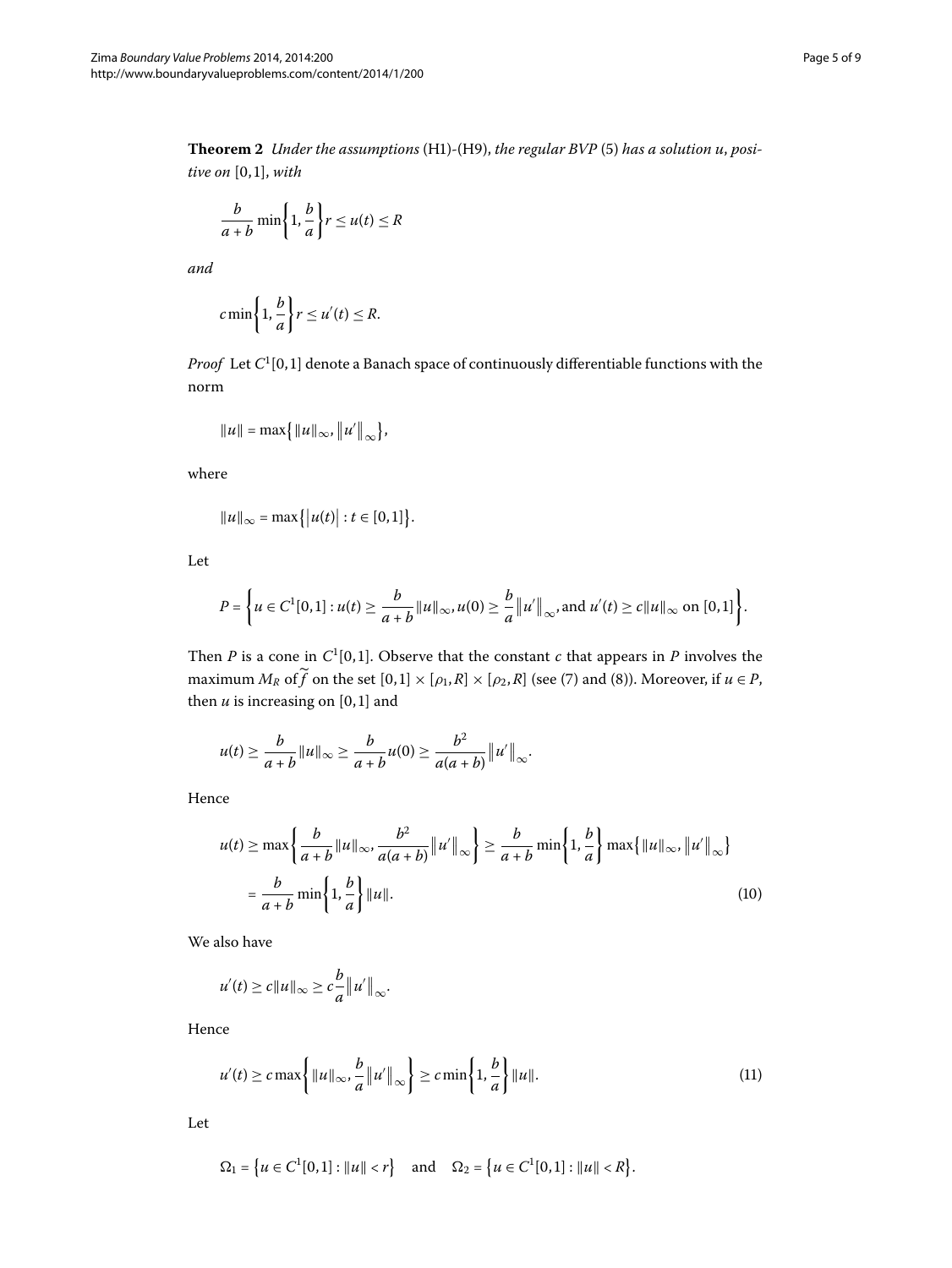$$
Fu(t) = \alpha[u]\gamma(t) + \beta[u]\delta(t) + \int_0^1 G(t,s)f(s,u(s),u'(s)) ds,
$$

that is,

$$
Fu(t) = \alpha[u]\frac{1}{a} + \beta[u]\left(t + \frac{b}{a}\right) + \int_0^1 G(t,s)\widetilde{f}(s,u(s),u'(s))\,ds.
$$

It is clear that every fixed point of  $F$  is a solution of  $(5)$  $(5)$  (see for example  $[5]$  $[5]$  and  $[19]$ ). We will show that *F* fulfills the assumptions of Theorem 1. First we prove that  $F : P \cap (\Omega_2 \setminus$  $\Omega_1$ [\)](#page-3-3)  $\to$  *P*. If  $u \in P \cap (\overline{\Omega_2} \setminus \Omega_1)$  then  $Fu \in C^1[0,1]$  and by (6) we have

$$
\frac{b}{a+b}||Fu||_{\infty} \le \frac{b}{a+b} \left( \alpha[u] \frac{1}{a} + \beta[u] \left( 1 + \frac{b}{a} \right) + \int_0^1 G(s,s) \widetilde{f}(s,u(s),u'(s)) ds \right)
$$
  

$$
\le \alpha[u] \frac{1}{a} + \beta[u] \left( t + \frac{b}{a} \right) + \frac{b}{a+b} \int_0^1 G(s,s) \widetilde{f}(s,u(s),u'(s)) ds
$$
  

$$
\le \alpha[u] \frac{1}{a} + \beta[u] \left( t + \frac{b}{a} \right) + \int_0^1 G(t,s) \widetilde{f}(s,u(s),u'(s)) ds = Fu(t).
$$

Since

$$
(Fu)'(t) = \beta[u] + \int_t^1 \widetilde{f}(s, u(s), u'(s)) ds \leq \beta[u] + \int_0^1 \widetilde{f}(s, u(s), u'(s)) ds,
$$

we get

$$
Fu(0) = \alpha[u]\frac{1}{a} + \beta[u]\frac{b}{a} + \frac{b}{a}\int_0^1 \widetilde{f}(s, u(s), u'(s)) ds
$$
  
\n
$$
\geq \frac{b}{a}\left(\beta[u] + \int_0^1 \widetilde{f}(s, u(s), u'(s)) ds\right) \geq \frac{b}{a}\|(Fu)'\|_{\infty}.
$$

To show that  $(Fu)'(t) \ge c||Fu||_{\infty}$ , we observe first that for  $t \in [0,1]$  we have

$$
(Fu)'(t) = \beta[u] + \int_t^1 \widetilde{f}(s, u(s), u'(s)) ds \geq \beta[u].
$$

On the other hand,  $(6)$  $(6)$  and  $(7)$  $(7)$  give

$$
||Fu||_{\infty} \leq \alpha[u]\frac{1}{a} + \beta[u]\left(1 + \frac{b}{a}\right) + \int_0^1 G(s,s)\widetilde{f}(s,u(s),u'(s)) ds
$$
  

$$
\leq \alpha[u]\frac{1}{a} + \beta[u]\left(1 + \frac{b}{a}\right) + M_R \int_0^1 G(s,s) ds
$$
  

$$
= \alpha[u]\frac{1}{a} + \beta[u]\left(1 + \frac{b}{a}\right) + \left(\frac{1}{2} + \frac{b}{a}\right)M_R.
$$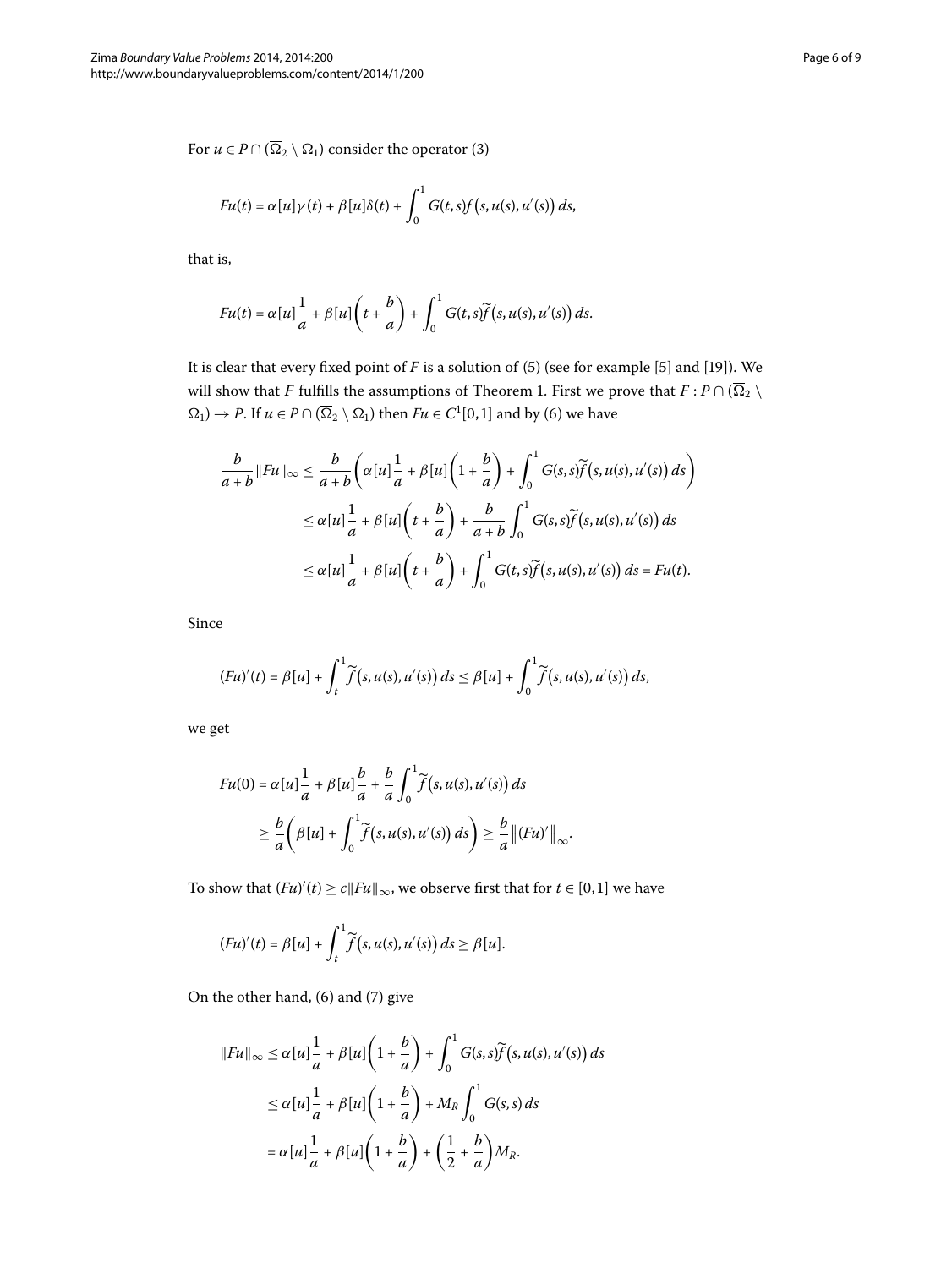By  $(H3)$  $(H3)$  and  $(10)$  we obtain

<span id="page-6-1"></span><span id="page-6-0"></span>
$$
\beta[u] = \int_0^1 u(s) dB(s) \ge \frac{b}{a+b} \min\left\{1, \frac{b}{a}\right\} ||u|| \int_0^1 dB(s)
$$
  

$$
\ge \frac{b}{a+b} \min\left\{1, \frac{b}{a}\right\} r \int_0^1 dB(s), \tag{12}
$$

and

<span id="page-6-2"></span>
$$
\alpha[u] = \int_0^1 u(s) dA(s) \le R \int_0^1 dA(s). \tag{13}
$$

Moreover, we can rewrite  $(8)$  $(8)$  as

$$
\left(1 - c\left(1 + \frac{b}{a}\right)\right) \frac{b}{a+b} \min\left\{1, \frac{b}{a}\right\} r \int_0^1 dB(s) = c\left(\frac{1}{a}R \int_0^1 dA(s) + \left(\frac{1}{2} + \frac{b}{a}\right) M_R\right). \tag{14}
$$

Then  $(9)$  $(9)$  combined with  $(12)$  $(12)$ ,  $(13)$ , and  $(14)$  implies

$$
\left(1-c\left(1+\frac{b}{a}\right)\right)\beta[u]\geq c\left(\alpha[u]\frac{1}{a}+\left(\frac{1}{2}+\frac{b}{a}\right)M_R\right),\,
$$

and therefore

$$
\beta[u] \ge c\bigg(\alpha[u]\frac{1}{a} + \beta[u]\bigg(1+\frac{b}{a}\bigg) + \bigg(\frac{1}{2}+\frac{b}{a}\bigg)M_R\bigg),\end{aligned}
$$

which gives  $(Fu)'(t) \ge c||Fu||_{\infty}$ . Thus *F* maps  $P \cap (\Omega_2 \setminus \Omega_1)$  to *P*. By standard arguments we can show that *F* is completely continuous on  $P \cap (\Omega_2 \setminus \Omega_1)$ . Let  $u \in P \cap \partial \Omega_2$ . Then, in particular,  $\|u\| = R$ ,  $R\frac{b}{a+b} \le u(t) \le R$  and  $Rc \min\{1, \frac{b}{a}\} \le u'(t) \le R$ . Since *dA* and *dB* are positive measures, we get by (H6)

<span id="page-6-4"></span><span id="page-6-3"></span>
$$
||Fu||_{\infty} = (Fu)(1) = \alpha[u]\frac{1}{a} + \beta[u]\left(1 + \frac{b}{a}\right) + \int_0^1 G(s, s)\widetilde{f}(s, u(s), u'(s)) ds
$$
  
\n
$$
\leq \frac{1}{a}||u||_{\infty} \int_0^1 dA(s) + \left(1 + \frac{b}{a}\right)||u||_{\infty} \int_0^1 dB(s) + \frac{1}{a}RM \int_0^1 (as + b) ds
$$
  
\n
$$
\leq \left[\frac{1}{a} \int_0^1 dA(s) + \left(1 + \frac{b}{a}\right) \int_0^1 dB(s) + \frac{1}{a}M\left(\frac{a}{2} + b\right)\right]R
$$
 (15)

and

$$
\|(Fu)'\|_{\infty} \leq \|u\|_{\infty} \int_0^1 dB(s) + \int_0^1 \widetilde{f}(s, u(s), u'(s)) ds \leq \left(\int_0^1 dB(s) + M\right) R. \tag{16}
$$

Thus, (H7[\)](#page-6-3), [\(](#page-6-4)15), and (16) imply

$$
||Fu|| = \max\{||Fu||_{\infty}, ||(Fu)'||_{\infty}\}\
$$
  

$$
\leq \left[\frac{1}{a} \int_0^1 dA(s) + \left(1 + \frac{b}{a}\right) \int_0^1 dB(s) + M \max\left\{1, \frac{1}{2} + \frac{b}{a}\right\}\right] R \leq R = ||u||.
$$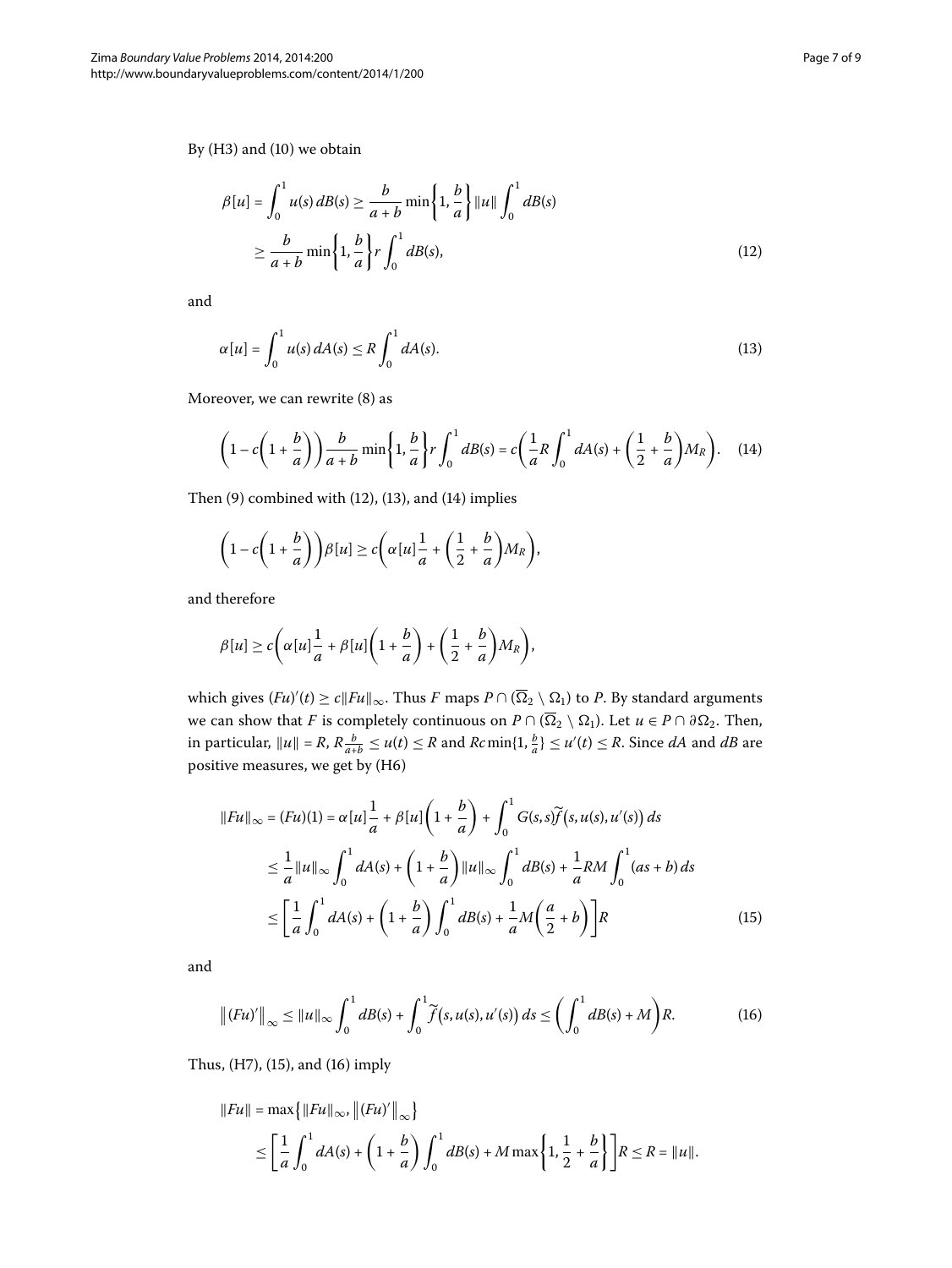For  $u \in P \cap \partial \Omega_1$  we have  $||u|| = r$ ,  $r \frac{b}{a+b} \le u(t) \le r$  and  $rc \min\{1, \frac{b}{a}\} \le u'(t) \le r$ . Hence, from  $(H8)$  and  $(H9)$ , we obtain

$$
||Fu|| \ge ||Fu||_{\infty} = Fu(1) = \alpha[u]\frac{1}{a} + \beta[u]\left(1 + \frac{b}{a}\right) + \int_0^1 G(s,s)\widetilde{f}(s,u(s),u'(s)) ds
$$
  
\n
$$
\ge \frac{b}{a(a+b)} \min\left\{1, \frac{b}{a}\right\} r \int_0^1 dA(s)
$$
  
\n
$$
+ \left(1 + \frac{b}{a}\right) \frac{b}{a+b} \min\left\{1, \frac{b}{a}\right\} r \int_0^1 dB(s) + rm \int_0^1 G(s,s) ds
$$
  
\n
$$
= \left[\frac{b}{a(a+b)} \min\left\{1, \frac{b}{a}\right\} \int_0^1 dA(s)
$$
  
\n
$$
+ \left(1 + \frac{b}{a}\right) \frac{b}{a+b} \min\left\{1, \frac{b}{a}\right\} \int_0^1 dB(s) + \frac{3}{2} m\right] r \ge r = ||u||.
$$

Application of Theorem 1 yields the result.

**Remark 1** In [4] the authors used the cone

$$
P_1 = \left\{ u \in C^1[0,1] : u(t) \geq \frac{b}{a+b} ||u||_{\infty} \text{ on } [0,1], u(0) \geq \frac{b}{a} ||u'||_{\infty} \right\}.
$$

The cone we consider in the proof of Theorem 2 is of the form

$$
P = \left\{ u \in C^1[0,1] : u(t) \geq \frac{b}{a+b} ||u||_{\infty}, u(0) \geq \frac{b}{a} ||u'||_{\infty}, \text{and } u'(t) \geq c ||u||_{\infty} \text{ on } [0,1] \right\},\
$$

which provides the lower bound not only for  $u(t)$  $u(t)$  but for  $u'(t)$  as well (see (10) and (11)). Since it is sufficient for our method to work that *F* defined in (3[\)](#page-1-1) maps  $P \cap (\Omega_2 \setminus \Omega_1)$  to  $P$ , we would like to emphasize here that we do not need *F* to be positive on *P*.

**Remark 2** Observe that Theorem 2 implies the existence of a positive solution of (1[\)](#page-0-1). Indeed, by (H5[\)](#page-2-0), a solution *u* of (5) evidently satisfies  $u(t) \ge \frac{b}{a+b} \min\{1, \frac{b}{a}\}r \ge \rho_1$  and  $u'(t) \ge$  $c \min\{1, \frac{b}{a}\}$ *r*  $\geq \rho_2$  on [0,1].

We conclude this section with one numerical example illustrating Theorem 2[.](#page-4-1) Some calculations have been made here with MAPLE.

**Example 1** Consider the following four-point boundary value problem:

$$
\begin{cases}\n u''(t) + h(t)\left(\frac{0.1}{u(t)} + \frac{0.0001}{u'(t)}\right) = 0, & t \in [0, 1], \\
 u(0) - u'(0) = \frac{1}{10}u\left(\frac{1}{4}\right), \\
 u'(1) = \frac{2}{5}u\left(\frac{1}{2}\right),\n\end{cases} \tag{17}
$$

where the function *h* is continuous on [0,1] and  $1 \leq h(t) \leq 2$  on [0,1]. In this case,  $f(t, u, v) = h(t)(\frac{0.1}{u} + \frac{0.0001}{v}), a = b = 1, \alpha[u] = \frac{1}{10}u(\frac{1}{4})$  and  $\beta[u] = \frac{2}{5}u(\frac{1}{2})$ . Fix  $\rho_1 = 0.1$  and  $\rho_2 = 0.0001$ . For  $r = \frac{1}{5}$  and  $R = 3$  we have  $M_R = 4$  and  $c = \frac{2}{319} \approx 0.0063$  and we can take  $M = \frac{1}{20}$  and  $m = 2$ . By Theorem 2[,](#page-4-1) the BVP (17) has a solution *u* such that  $\frac{1}{5} \leq ||u|| \leq 3$ ,  $\frac{1}{10} \le u(t) \le 3$  and  $\frac{6}{319} \le u'(t) \le 3$  on [0,1].

<span id="page-7-0"></span> $\Box$